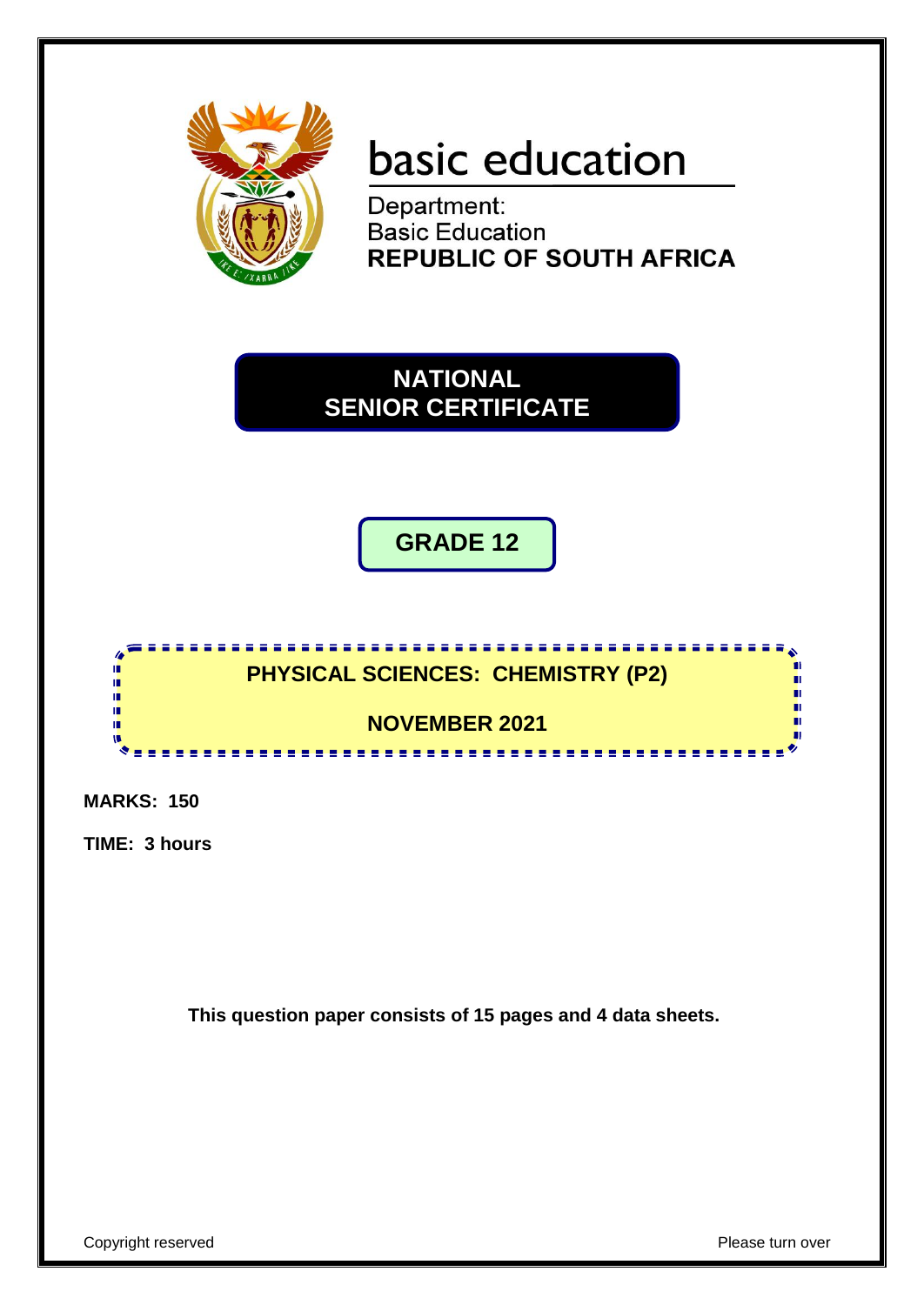#### **INSTRUCTIONS AND INFORMATION**

- 1. Write your centre number and examination number in the appropriate spaces on the ANSWER BOOK.
- 2. This question paper consists of NINE questions. Answer ALL the questions in the ANSWER BOOK.
- 3. Start EACH question on a NEW page in the ANSWER BOOK.
- 4. Number the answers correctly according to the numbering system used in this question paper.
- 5. Leave ONE line between two subquestions, e.g. between QUESTION 2.1 and QUESTION 2.2.
- 6. You may use a non-programmable calculator.
- 7. You may use appropriate mathematical instruments.
- 8. Show ALL formulae and substitutions in ALL calculations.
- 9. Round off your FINAL numerical answers to a minimum of TWO decimal places.
- 10. Give brief motivations, discussions, etc. where required.
- 11. You are advised to use the attached DATA SHEETS.
- 12. Write neatly and legibly.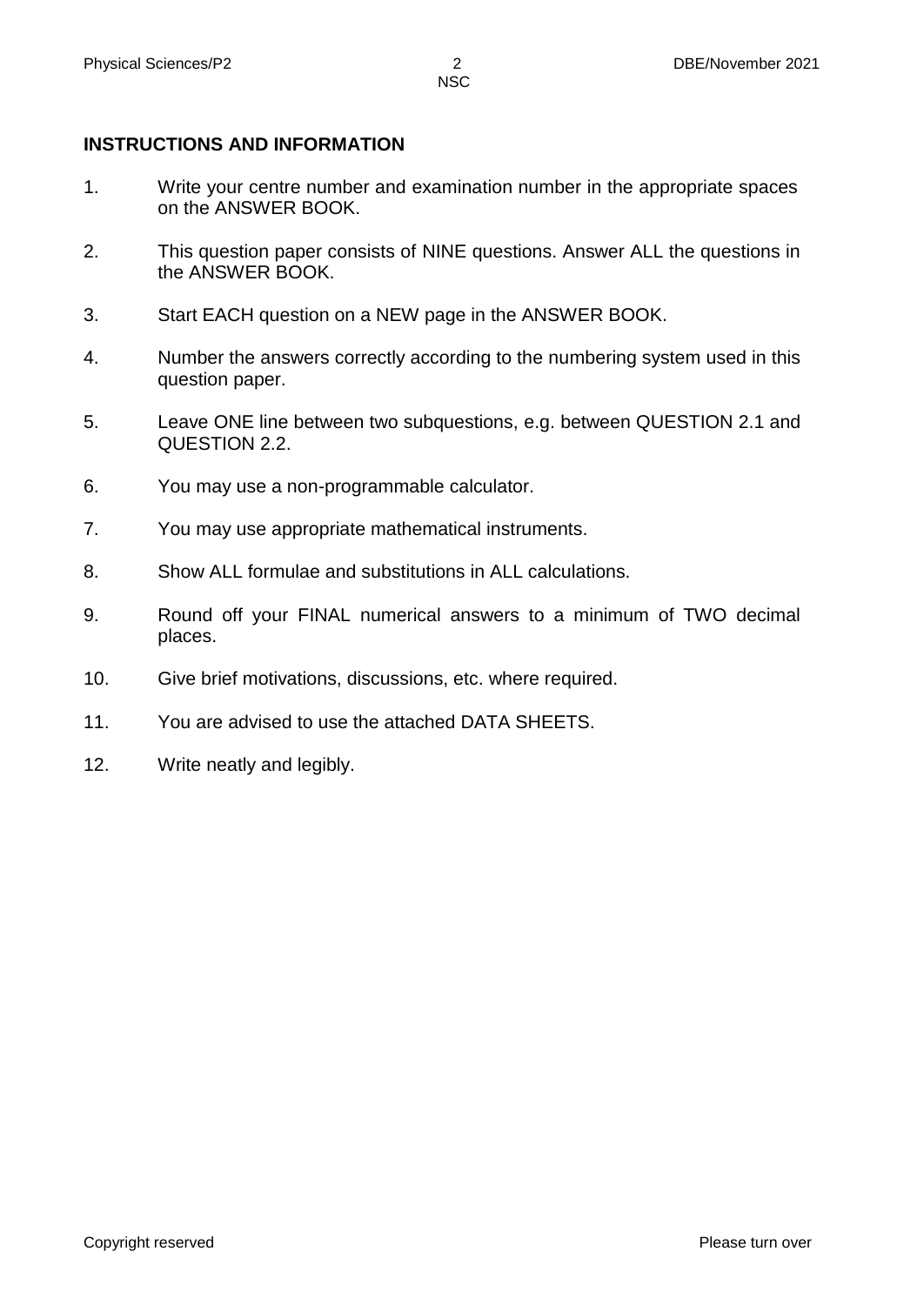# **QUESTION 1: MULTIPLE-CHOICE QUESTIONS**

Various options are provided as possible answers to the following questions. Choose the answer and write only the letter (A–D) next to the question numbers (1.1 to 1.10) in the ANSWER BOOK, e.g. 1.11 E.

- 1.1 Which formula shows the way in which atoms are bonded in a molecule but does not show all the bond lines?
	- A Empirical
	- B **Molecular**
	- $\mathcal{C}$ **Structural**
	- D Condensed structural (2)
- 1.2 Which ONE of the following compounds has hydrogen bonds between its molecules?
	- A  $CH<sub>3</sub>(CH<sub>2</sub>)<sub>2</sub>CH<sub>3</sub>$
	- B  $CH<sub>3</sub>COCH<sub>2</sub>CH<sub>3</sub>$
	- $\mathcal{C}$  $CH<sub>3</sub>COOCH<sub>2</sub>CH<sub>3</sub>$
	- D  $CH<sub>3</sub>CH(OH)CH<sub>2</sub>CH<sub>3</sub>$  (2)
- 1.3 Consider the compound below.



Which ONE of the following is the IUPAC name of this compound?

- A 2-methylpentan-3-one
- B 4-methylpentan-3-one
- C 2,3-dimethylbutan-2-one
- D 2,2,4-trimethylpropan-2-one (2)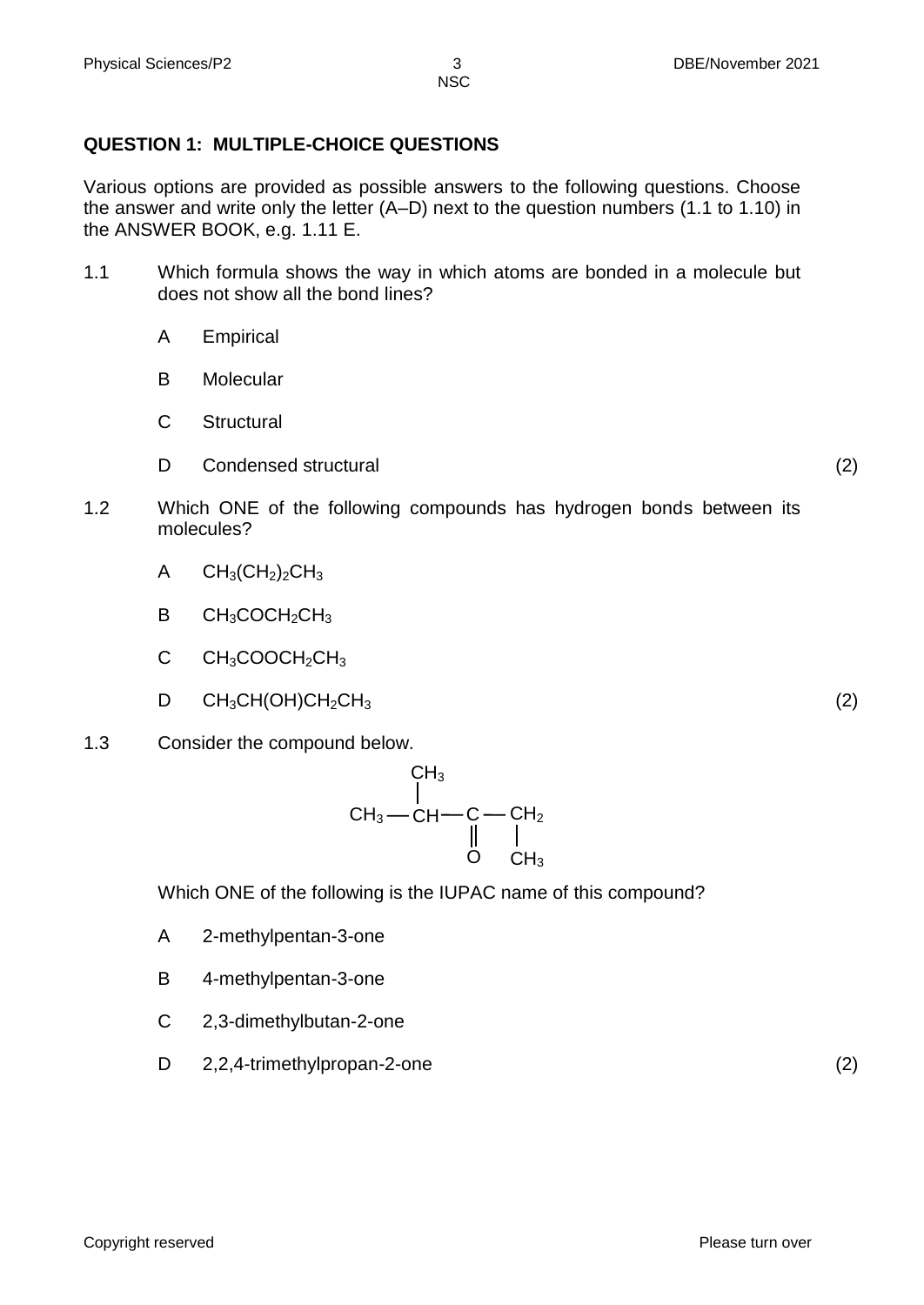1.4 A 2 g piece of magnesium reacts with EXCESS hydrochloric acid according to the following balanced equation:

 $Mg(s)$  + 2HC $l(aq)$   $\rightarrow$   $MgCl<sub>2</sub>(aq)$  + H<sub>2</sub>(g)

Which ONE of the following changes will INCREASE the YIELD of  $H_2(g)$ ?

- A Crush the piece of magnesium.
- B Use a 3 g piece of magnesium.
- C Use a greater volume of the acid.
- D Use a higher concentration of the acid. (2)
- 1.5 The Maxwell-Boltzmann distribution curve **P** represents the number of molecules against kinetic energy for a certain reaction.

Curve **Q** is obtained after a change was made to one reaction condition.



Which ONE of the following changes resulted in curve **Q**?

- A Addition of a catalyst
- B Increase in temperature
- C Increase in activation energy
- D Increase in the concentration of the reactants (2)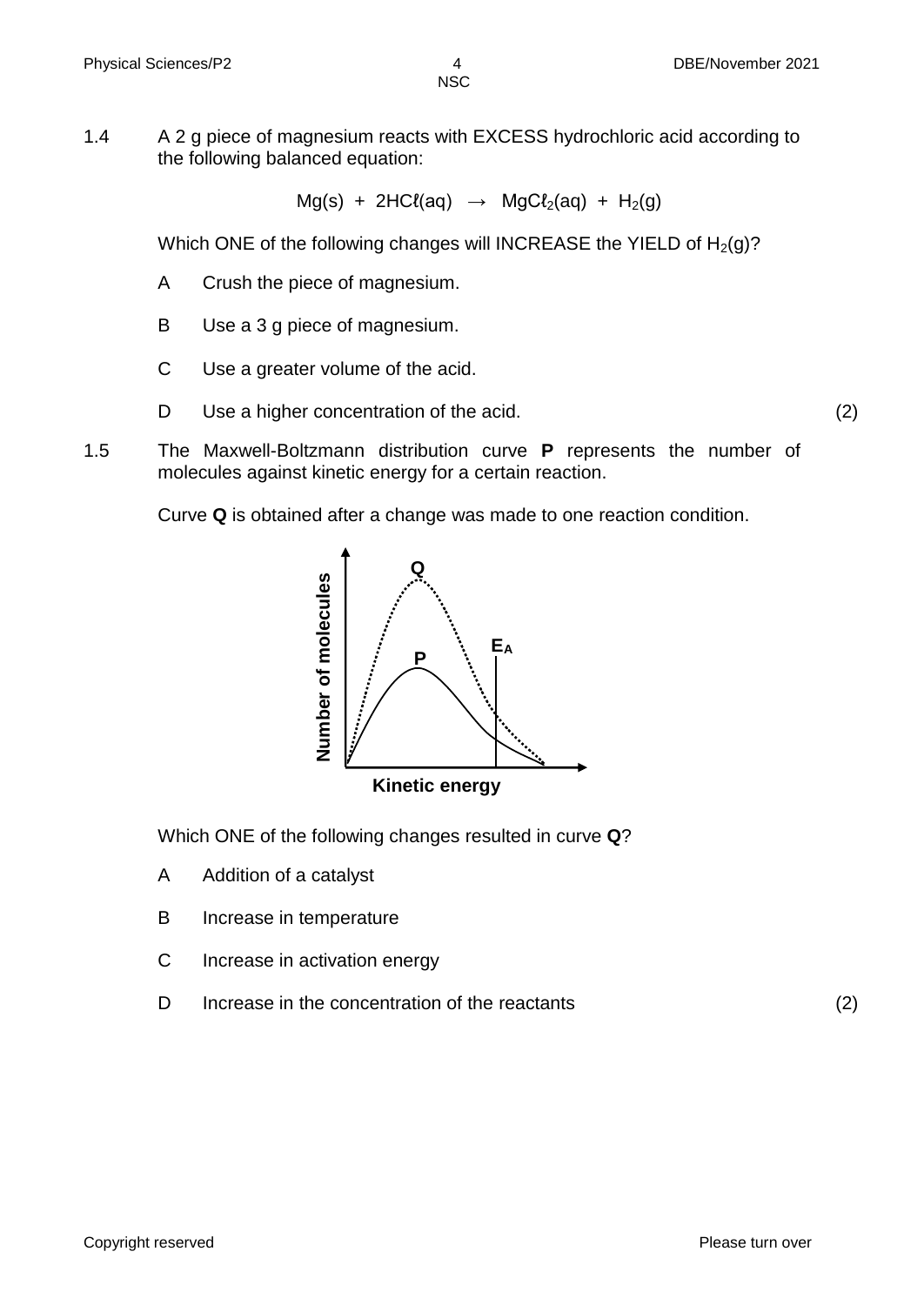1.6 The expression for the equilibrium constant  $(K_c)$  of a hypothetical reaction is given as follows:

$$
K_c = \frac{[X]^3}{[Y]^2 [Z]}
$$

Which ONE of the following equations for a reaction at equilibrium matches the above expression?

A  $Z(g) + 2Y(g) \rightleftharpoons 3X(s)$ 

$$
B \quad Z(aq) + 2Y(aq) \rightleftharpoons 3X(\ell)
$$

$$
C \quad Z(g) + Y_2(g) \rightleftharpoons 3X(aq) + Q(s)
$$

$$
D \quad Z(aq) + 2Y(aq) \rightleftharpoons 3X(aq) + Q(s) \tag{2}
$$

1.7 Two dilute acids of equal concentrations are added to separate test tubes as shown below.



Consider the following statements regarding these acids:

- **I:** The pH of each is less than 7.
- **II:** Both will react at the same rate with 5 g of magnesium powder.
- **III:** Both will neutralise the same number of moles of NaOH(aq).

Which of the statements above is/are TRUE?

- A **I** only
- B **I**, **II** and **III**
- C **I** and **III** only
- D **II** and **III** only (2)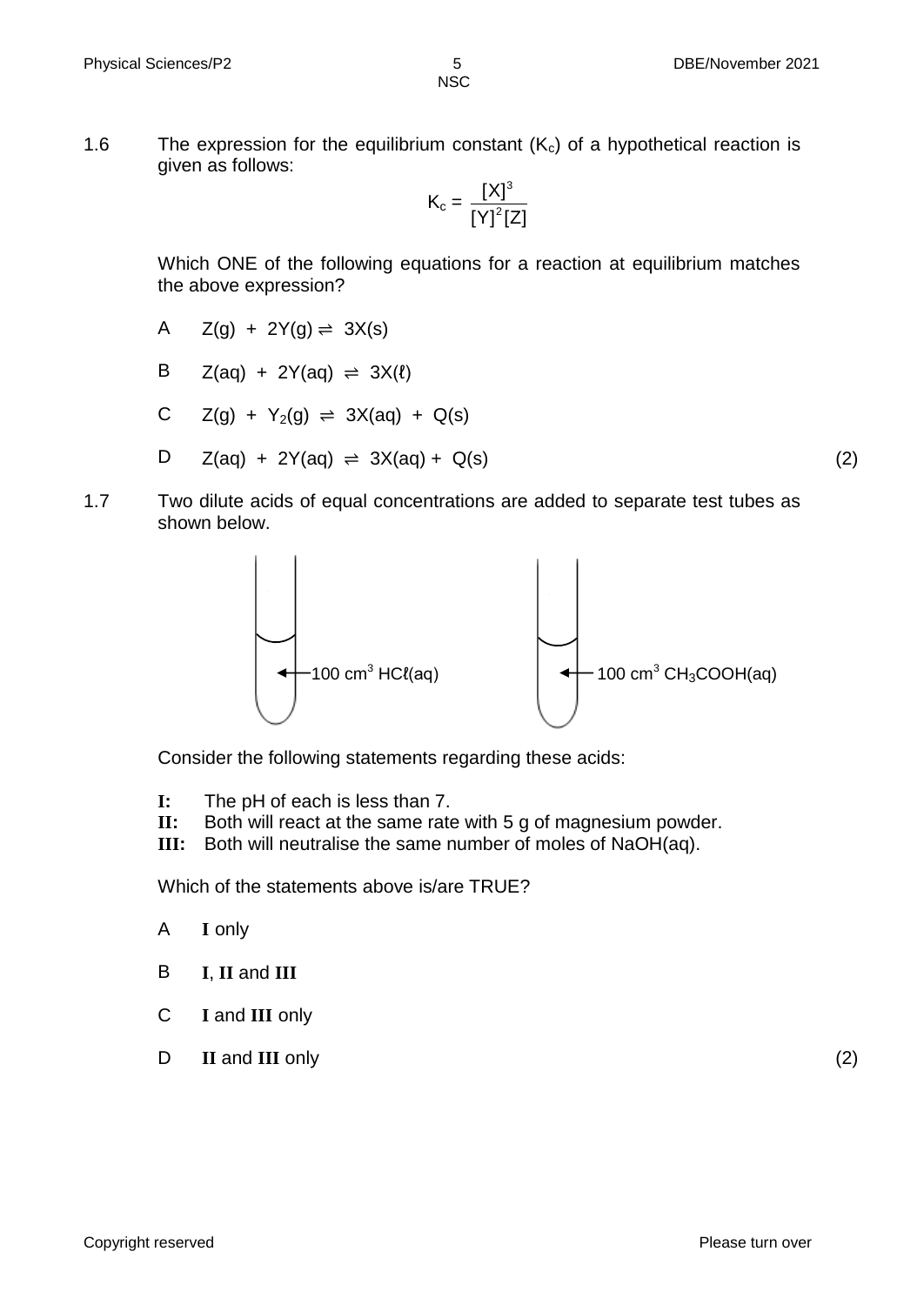1.8 Which ONE of the following is the conjugate base of  $H_2PO_4^-$ ?

- A  $PO<sub>4</sub><sup>3-</sup>$
- B  $HPO<sub>4</sub><sup>2-</sup>$
- C  $H_3PO_4$
- D  $H_4PO_4^+$

(2)

1.9 The diagram below represents a voltaic cell.



Which ONE of the following correctly describes the movement of ions in the cell?

|   | <b>TYPE OF IONS</b> | <b>DIRECTION OF MOVEMENT</b> |
|---|---------------------|------------------------------|
| Α | $C\ell^-(aq)$       | $Y$ to $X$                   |
| B | $SO_{4}^{2-}$ (aq)  | X to Y                       |
|   | $2^{+}$ (ag)        | Y to X                       |
|   | (2a)                | <b>Y</b> to $X$              |

(2)

1.10 The diagram below represents a cell that is used for the refining of copper.



Which ONE of the following statements is TRUE?

- A **X** is made of platinum.
- B The mass of **X** increases.
- C **X** is the electrode where oxidation takes place.
- D **X** is connected to the positive terminal of the power supply. (2)

**[20]**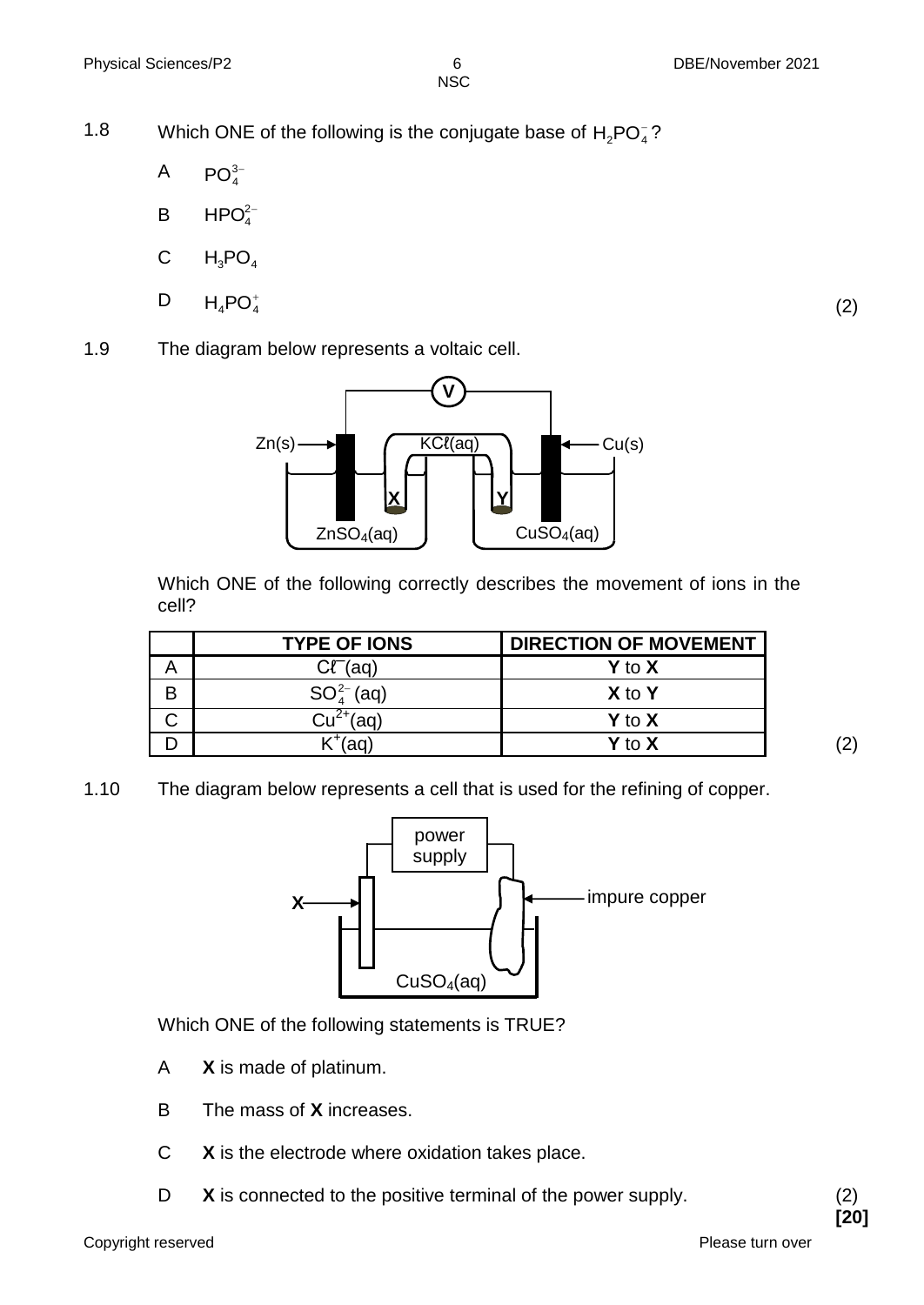## **QUESTION 2 (Start on a new page.)**

The letters **A** to **H** in the table below represent eight organic compounds.



| 2.1 | Define the term unsaturated compound. |  |
|-----|---------------------------------------|--|
|     |                                       |  |

#### 2.2 Write down the:

2.2.1 Letter that represents an UNSATURATED compound (1) 2.2.2 NAME of the functional group of compound **C** (1) 2.2.3 Letter that represents a CHAIN ISOMER of compound **C** (2) 2.2.4 IUPAC name of compound **G** (3) 2.2.5 General formula of the homologous series to which compound **E** belongs (1) 2.3 Define the term *functional isomers*. (2) 2.4 For compound **A**, write down the: 2.4.1 Homologous series to which it belongs (1) 2.4.2 STRUCTURAL FORMULA of its FUNCTIONAL isomer (2) 2.5 Compound **D** undergoes a dehydration reaction. Write down the: 2.5.1 IUPAC name of compound **D** (1) 2.5.2 Letter that represents a product of this reaction (1) 2.5.3 NAME or FORMULA of the inorganic reactant that is used in this reaction (1)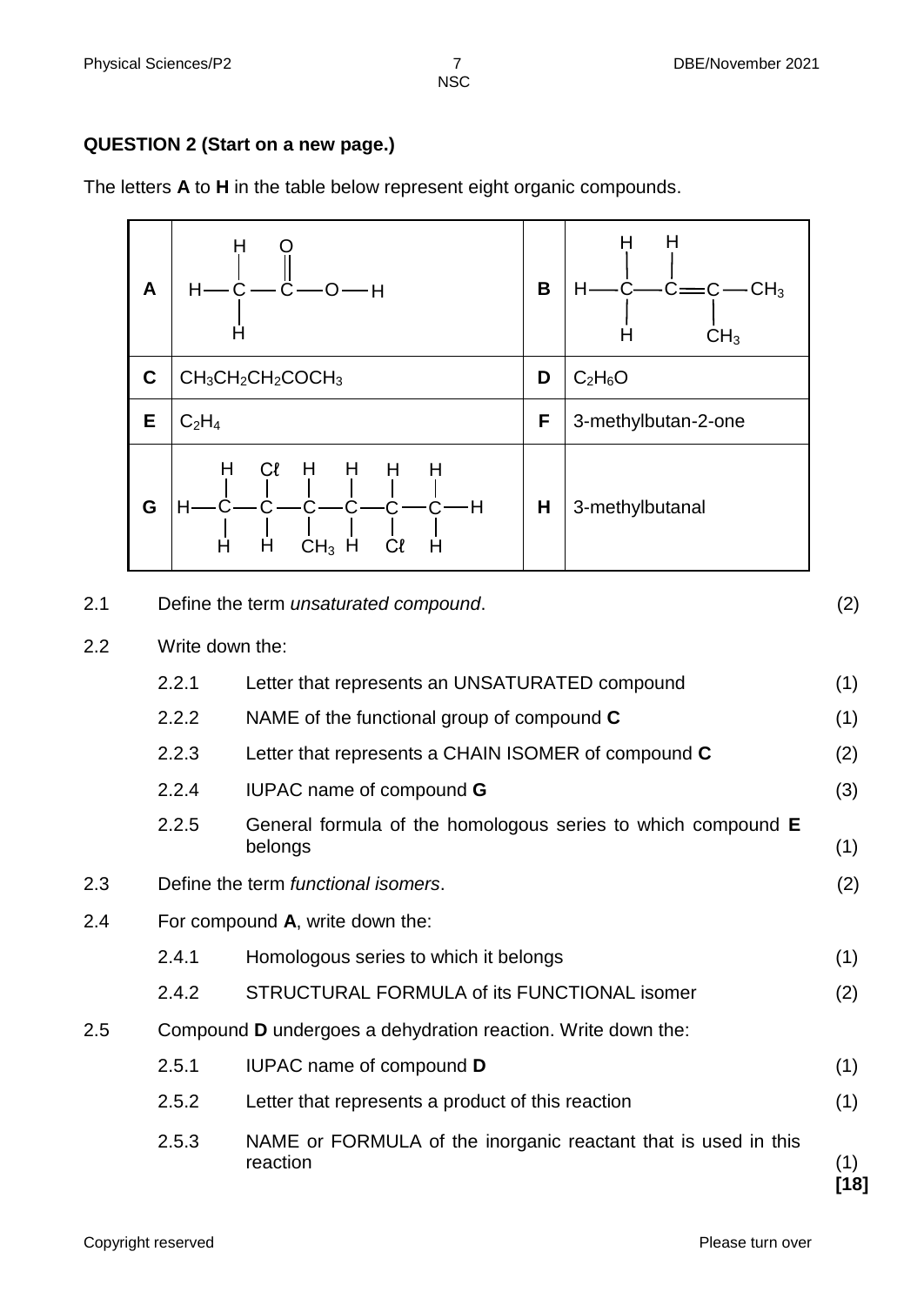## **QUESTION 3 (Start on a new page.)**

|     |                                                                       | <b>COMPOUND</b>                | <b>MELTING POINT</b><br>$(^{\circ}C)$                                                              | <b>BOILING POINT</b><br>$(^{\circ}C)$ |              |               |
|-----|-----------------------------------------------------------------------|--------------------------------|----------------------------------------------------------------------------------------------------|---------------------------------------|--------------|---------------|
|     |                                                                       | Pentane                        | $-130$                                                                                             | 36,1                                  |              |               |
|     |                                                                       | Hexane                         | $-94$                                                                                              | 69                                    |              |               |
|     |                                                                       | Heptane                        | $-90,6$                                                                                            | 98,4                                  |              |               |
|     |                                                                       | Octane                         | $-57$                                                                                              | 125                                   |              |               |
| 3.1 |                                                                       | Define the term melting point. |                                                                                                    |                                       |              | (2)           |
| 3.2 |                                                                       | of straight-chain alkanes.     | Write down the general conclusion that can be made about the melting points                        |                                       |              | (2)           |
| 3.3 |                                                                       |                                | Name the type of Van der Waals forces between molecules of octane.                                 |                                       |              | (1)           |
| 3.4 | Write down the predominant phase of the following alkanes at -100 °C. |                                |                                                                                                    |                                       |              |               |
|     |                                                                       |                                | Choose from GAS, LIQUID or SOLID.                                                                  |                                       |              |               |
|     | 3.4.1                                                                 | Pentane                        |                                                                                                    |                                       |              | (1)           |
|     | 3.4.2                                                                 | Octane                         |                                                                                                    |                                       |              | (1)           |
| 3.5 |                                                                       |                                | Hexane is now compared to 2,2-dimethylbutane.                                                      |                                       |              |               |
|     | 3.5.1                                                                 |                                | Is the molecular mass of hexane GREATER THAN, LESS THAN or<br>EQUAL to that of 2,2-dimethylbutane? |                                       |              |               |
|     |                                                                       |                                | Give a reason for the answer.                                                                      |                                       |              | (2)           |
|     | 3.5.2                                                                 |                                | Is the boiling point of 2,2-dimethylbutane<br>LOWER THAN or EQUAL TO that of hexane?               |                                       | HIGHER THAN, | (1)           |
|     | 3.5.3                                                                 |                                | Fully explain the answer to QUESTION 3.5.2.                                                        |                                       |              | (3)<br>$[13]$ |

The melting points and boiling points of four straight-chain ALKANES are shown in the table below.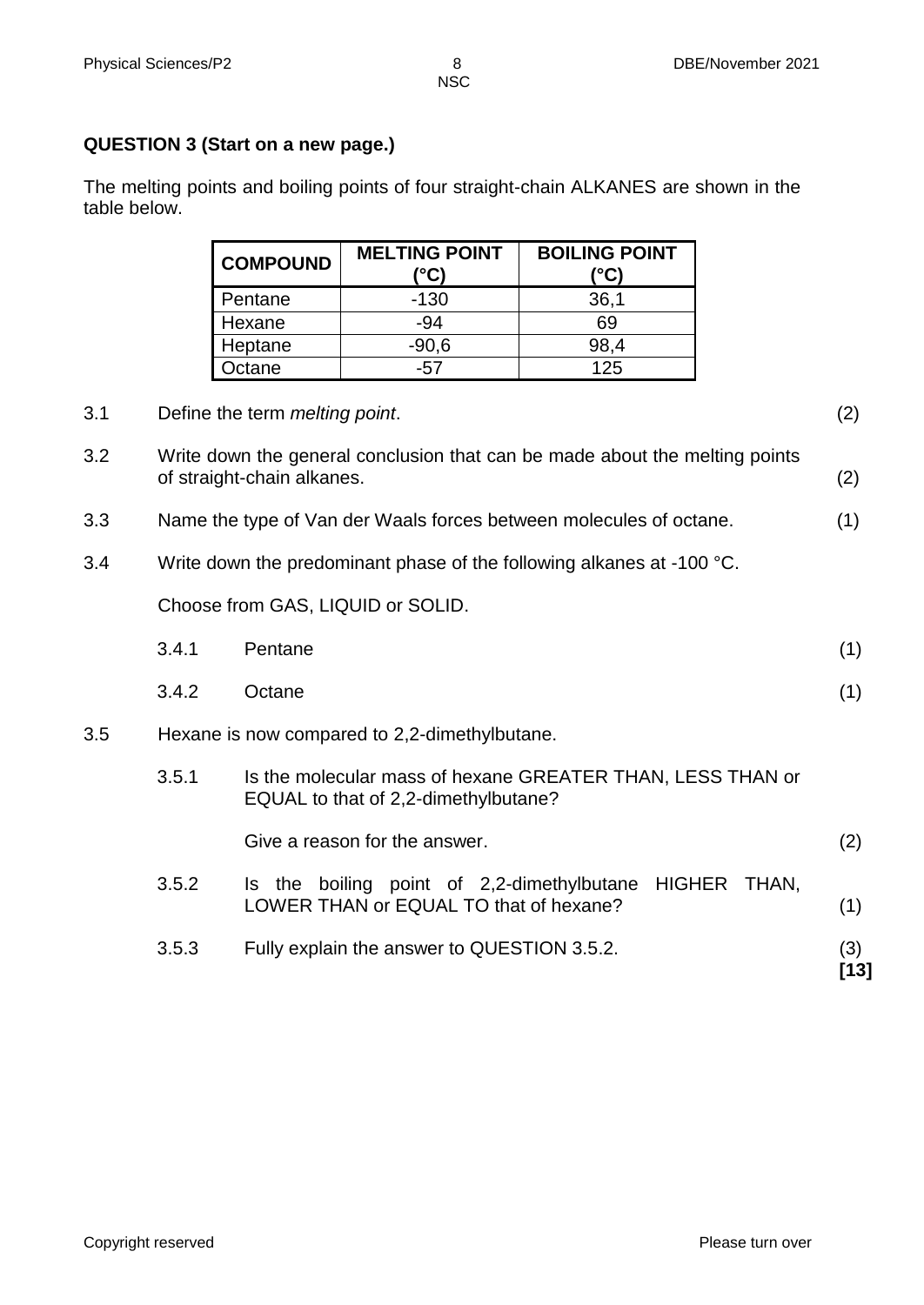## **QUESTION 4 (Start on a new page.)**

4.1 Compound **P** is used as a starting reactant in each of two reactions as shown in the flow diagram below.



- **I**, **II** and **III** represent organic reactions.
- 4.1.1 Name the type of reaction represented by **I**. (1)
- 4.1.2 Is 2-methylbutan-1-ol a PRIMARY, SECONDARY or TERTIARY alcohol?

Give a reason for the answer. (2)

- 4.1.3 Write down the STRUCTURAL FORMULA of compound **P**. (3)
- 4.1.4 Name the type of reaction represented by **II**. (1)
- 4.1.5 To which homologous series does compound **Q** belong? (1)
- 4.1.6 Name the type of reaction represented by **III**.

Choose from ADDITION, ELIMINATION or SUBSTITUTION. (1)

4.1.7 Write down the IUPAC name of compound **R**. (2)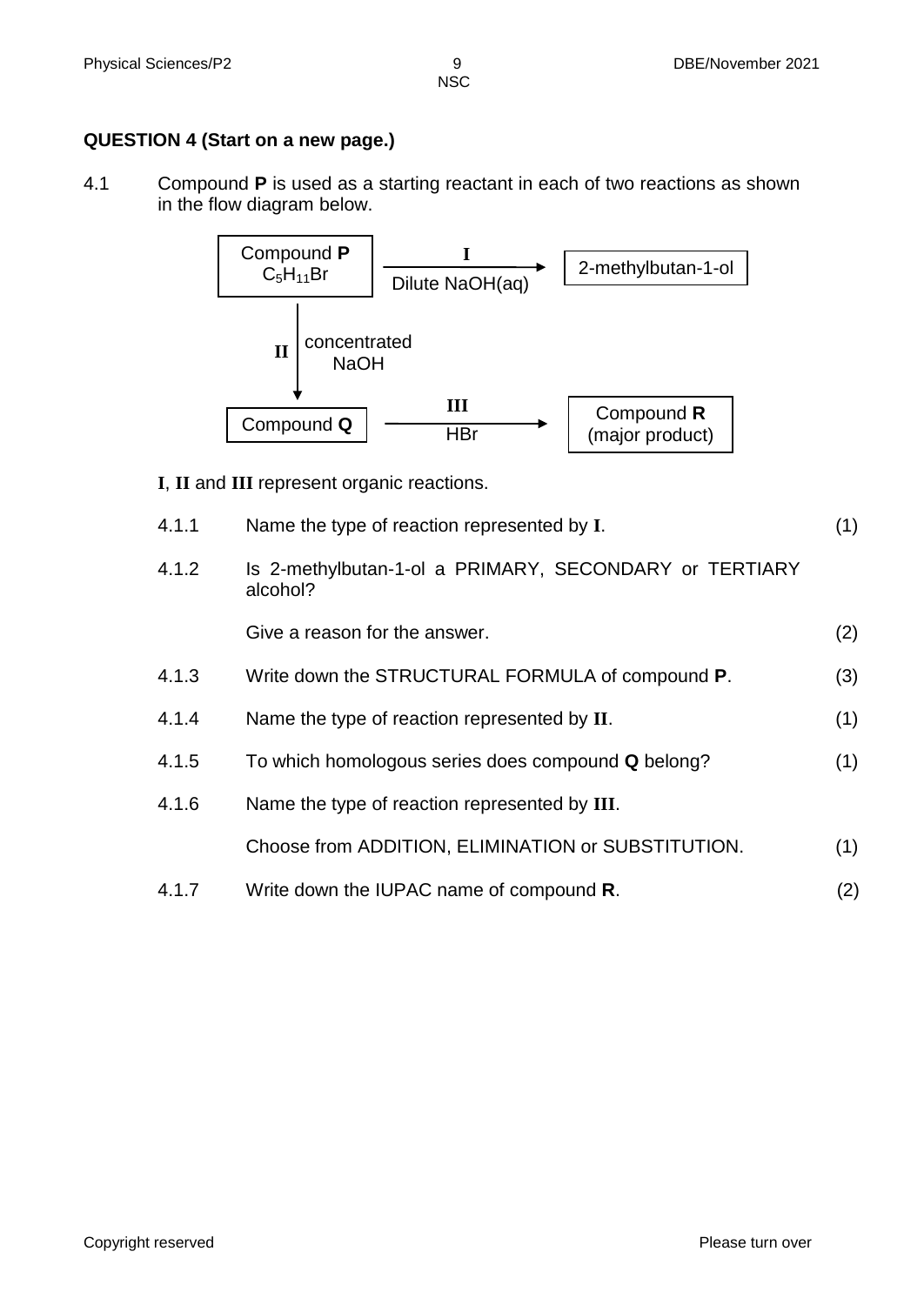4.2 1,2-dibromopropane can be prepared from but-2-ene by a three-step process as shown in the flow diagram below.



- 4.2.1 Using CONDENSED STRUCTURAL FORMULAE, write down a balanced equation for **step 1**. Indicate the reaction conditions on the arrow.  $(4)$
- 4.2.2 Write down the type of reaction in **step 2**. (1)
- 4.2.3 Write down the IUPAC name of compound **B**. (2)
- 4.2.4 Using CONDENSED STRUCTURAL FORMULAE, write down a balanced equation for **step 3**. (3)

**[21]**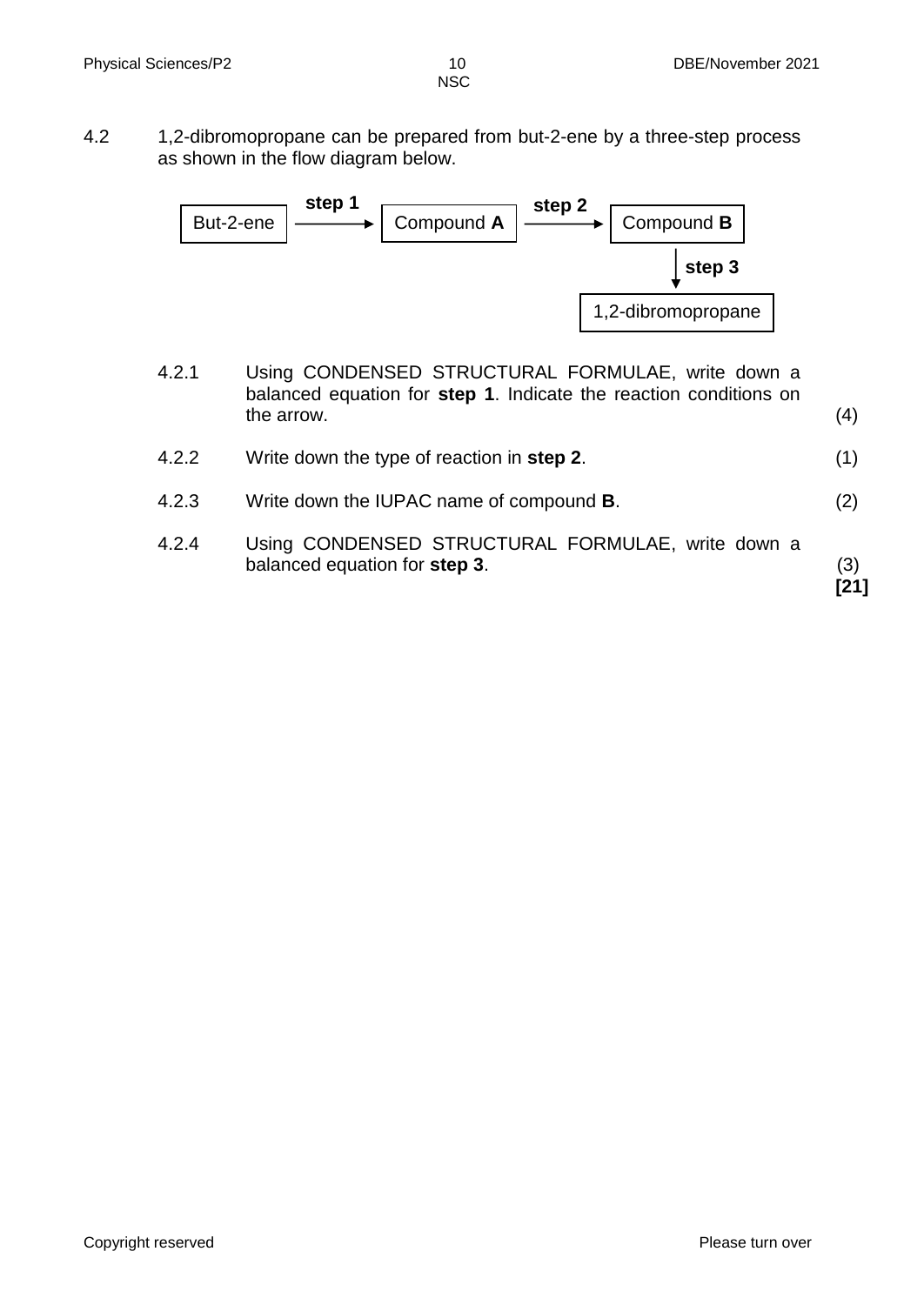#### **QUESTION 5 (Start on a new page.)**

The reaction of 15 g of an IMPURE sample of calcium carbonate,  $CaCO<sub>3</sub>$ , with EXCESS hydrochloric acid, HCℓ, of concentration 1,0 mol⋅dm<sup>-3</sup>, is used to investigate the rate of a reaction. The balanced equation for the reaction is:

 $CaCO<sub>3</sub>(s) + 2HCl(aq) \rightarrow CaCl<sub>2</sub>(aq) + H<sub>2</sub>O(l) + CO<sub>2</sub>(q)$ 

The volume of  $CO<sub>2</sub>(q)$  produced is measured at regular intervals. A sketch graph representing the total volume of carbon dioxide gas produced as a function of time is shown below.



5.1 Define the term *reaction rate*. (2)

5.2 Give a reason why the gradient of the graph decreases between  $t_2$  and  $t_3$ .  $(1)$ 

5.3 Changes in the graph between  $t_1$  and  $t_2$  are due to temperature changes within the reaction mixture.

| 5.6     |                                                                                                             | Use the collision theory to explain the answer to QUESTION 5.5.                                                                                        | (2)<br>[15] |
|---------|-------------------------------------------------------------------------------------------------------------|--------------------------------------------------------------------------------------------------------------------------------------------------------|-------------|
|         |                                                                                                             | Choose from INCREASES, DECREASES or REMAINS THE SAME.                                                                                                  | (1)         |
| $5.5\,$ | How will the reaction rate change if 15 g of a PURE sample of $CaCO3$ reacts<br>with the same HCl solution? |                                                                                                                                                        |             |
|         |                                                                                                             | Calculate the value of $X$ on the graph assuming that the gas is collected at<br>25 °C. Take the molar gas volume at 25 °C as 24 000 cm <sup>3</sup> . | (5)         |
| 5.4     |                                                                                                             | The percentage purity of the sample is 82,5%.                                                                                                          |             |
|         | 5.3.2                                                                                                       | Explain the answer by referring to the graph.                                                                                                          | (3)         |
|         | 5.3.1                                                                                                       | Is the reaction EXOTHERMIC or ENDOTHERMIC?                                                                                                             | (1)         |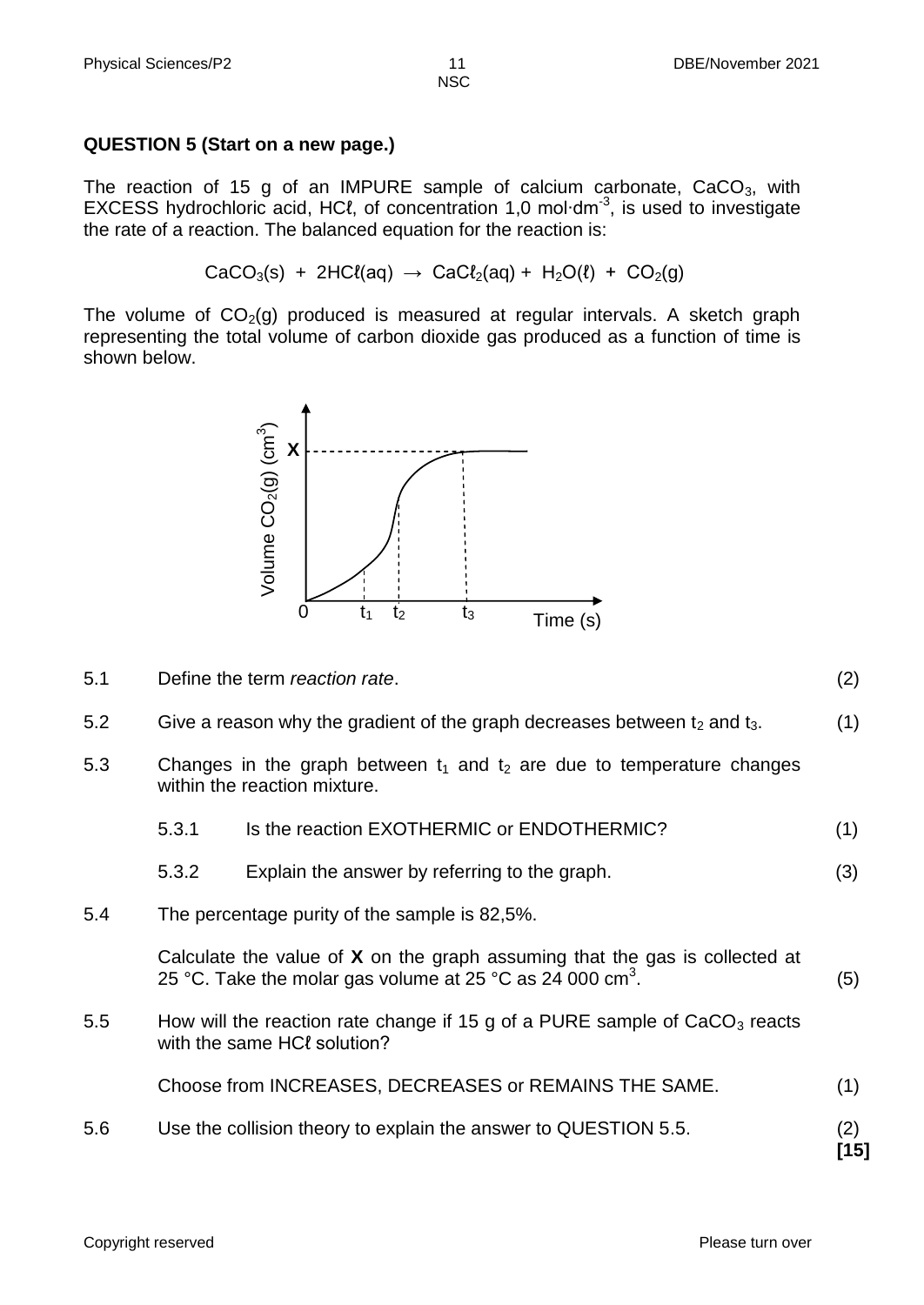# **QUESTION 6 (Start on a new page.)**

Consider the balanced equation below for a hypothetical reaction that takes place in a sealed 2 dm $^3$  container at 300 K.

$$
2P(g) + Q_2(g) \rightleftharpoons 2PQ(g)
$$

- 6.1 Define the term *chemical equilibrium*. (2)
- 6.2 The amount of each substance present in the equilibrium mixture at 300 K is shown in the table below.

| <b>AMOUNT (mol) AT</b><br><b>EQUILIBRIUM</b> |
|----------------------------------------------|
| 0,8                                          |
| 0.8                                          |
|                                              |

The temperature of the container is now increased to 350 K.

When a NEW equilibrium is established, it is found that 1,2 mol P(g) is present in the container.

- 6.2.1 Is the heat of the reaction  $(\Delta H)$  POSITIVE or NEGATIVE? (1)
- 6.2.2 Use Le Chatelier's principle to explain the answer to QUESTION 6.2.1. (3)
- 6.2.3 Calculate the equilibrium constant at 350 K. (8)
- 6.2.4 How will the equilibrium constant calculated in QUESTION 6.2.3 be affected when the volume of the container is decreased at constant temperature?

Choose from INCREASES, DECREASES or REMAINS THE SAME.

Give a reason for the answer. (2)

6.3 More  $Q_2(g)$  is now added to the reaction mixture at constant temperature.

How will EACH of the following be affected?

Choose from INCREASES, DECREASES or REMAINS THE SAME.

| 6.3.1 | The yield of $PQ(q)$      |  |
|-------|---------------------------|--|
| 6.3.2 | Number of moles of $P(g)$ |  |

**[18]**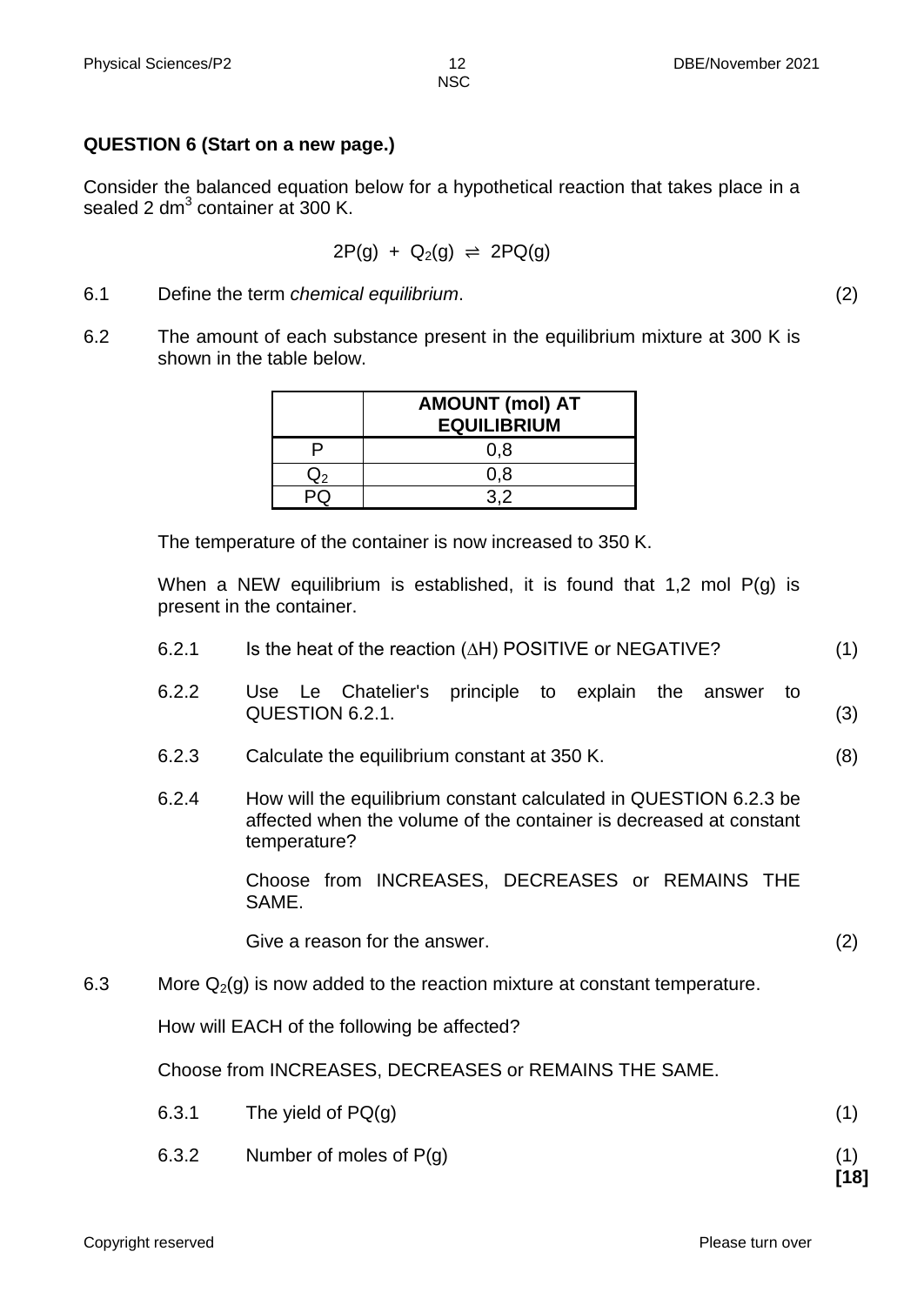#### **QUESTION 7 (Start on a new page.)**

7.1 Sulphuric acid,  $H_2SO_4$ , ionises into two steps as follows:

$$
I \quad H_2SO_4(aq) + H_2O(l) \rightarrow HSO_4^-(aq) + H_3O^+(aq) \qquad K_a = 1 \times 10^3
$$

- $\mathbf{II}$  HSO $_4^ _{\rm 4}^{+}$ (aq) + H<sub>2</sub>O( $\ell$ )  $\rightarrow$  SO $_{\rm 4}^{2-}$  $_{4}^{2-}$ (aq) + H<sub>3</sub>O<sup>+</sup>(aq) K<sub>a</sub> = 1 x 10<sup>-2</sup>
- 7.1.1 Define an *acid* in terms of the Lowry-Brønsted theory. (2)
- 7.1.2 Write down the NAME or FORMULA of the substance that acts as an ampholyte in the above equations.

Give a reason for the answer. (2)

7.1.3 The conductivity of solutions of HSO $_4^ _4^-$ (aq) and  $H_2$ SO<sub>4</sub>(aq) are compared. Which solution will have a LOWER conductivity?

Explain the answer. (3)

- 7.2 The pH of a hydrochloric acid solution, HC $\ell$ (aq), is 1,02 at 25 °C.
	- 7.2.1 Calculate the concentration of the HCℓ(aq). (3)

This HC $\ell$  solution reacts with sodium carbonate,  $Na<sub>2</sub>CO<sub>3</sub>$ , according to the following balanced equation:

$$
2HCl(aq) + Na2CO3(aq) \rightarrow 2NaCl(aq) + CO2(g) + H2O(l)
$$

50 cm<sup>3</sup> of the HCℓ solution is added to 25 cm<sup>3</sup> of a 0,075 mol·dm<sup>-3</sup> Na<sub>2</sub>CO<sub>3</sub> solution.

7.2.2 Calculate the concentration of the EXCESS HCl in the new solution. (8)

**[18]**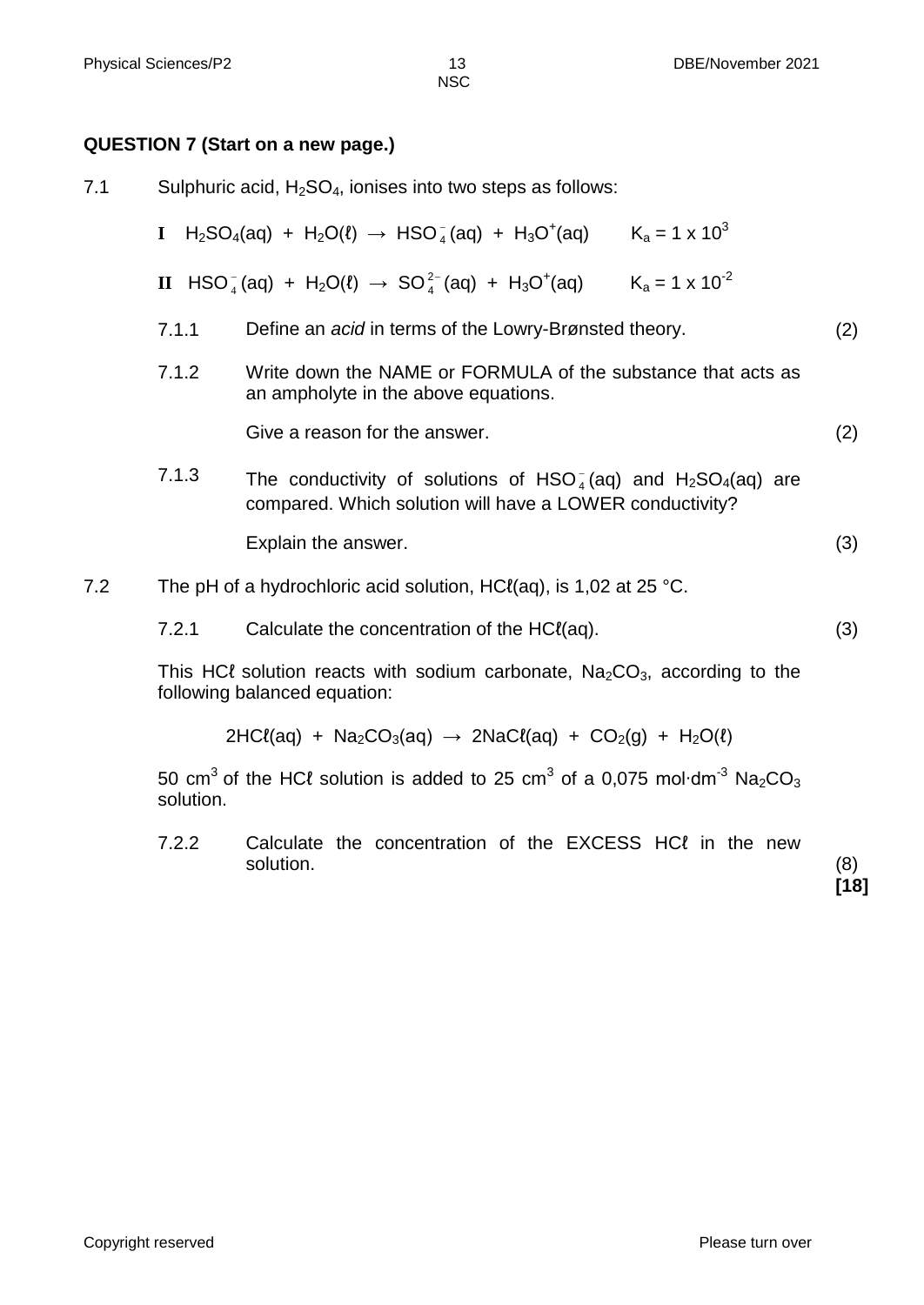#### **QUESTION 8 (Start on a new page.)**

The table below shows two half-cells, **A** and **B**, used to assemble an electrochemical cell under STANDARD CONDITIONS.

| Half-cell A        | $\int Cu^{2+}(aq)   Cu(s)$          |
|--------------------|-------------------------------------|
| Half-cell <b>B</b> | $\int$ Ag <sup>+</sup> (aq)   Ag(s) |

|     |                                                                                                                                                             | Choose from INCREASES, DECREASES or REMAINS THE SAME. | (1)<br>[16] |
|-----|-------------------------------------------------------------------------------------------------------------------------------------------------------------|-------------------------------------------------------|-------------|
| 8.6 | How will the emf of the cell be affected if the concentration of the copper ions<br>in half-cell A increases?                                               |                                                       |             |
| 8.5 | Calculate the initial emf of this cell.                                                                                                                     |                                                       | (4)         |
|     | 8.4.2                                                                                                                                                       | Balanced equation for the reaction that takes place   | (3)         |
|     | 8.4.1                                                                                                                                                       | NAME or FORMULA of the reducing agent                 | (1)         |
| 8.4 | Write down the:                                                                                                                                             |                                                       |             |
| 8.3 |                                                                                                                                                             | Define the term reducing agent.                       | (2)         |
| 8.2 | Calculate the mass of silver nitrate, AgNO <sub>3</sub> , used to prepare 150 cm <sup>3</sup> of the<br>electrolyte solution in half-cell <b>B</b> .<br>(4) |                                                       |             |
| 8.1 | (1)<br>State the energy conversion that takes place in this cell.                                                                                           |                                                       |             |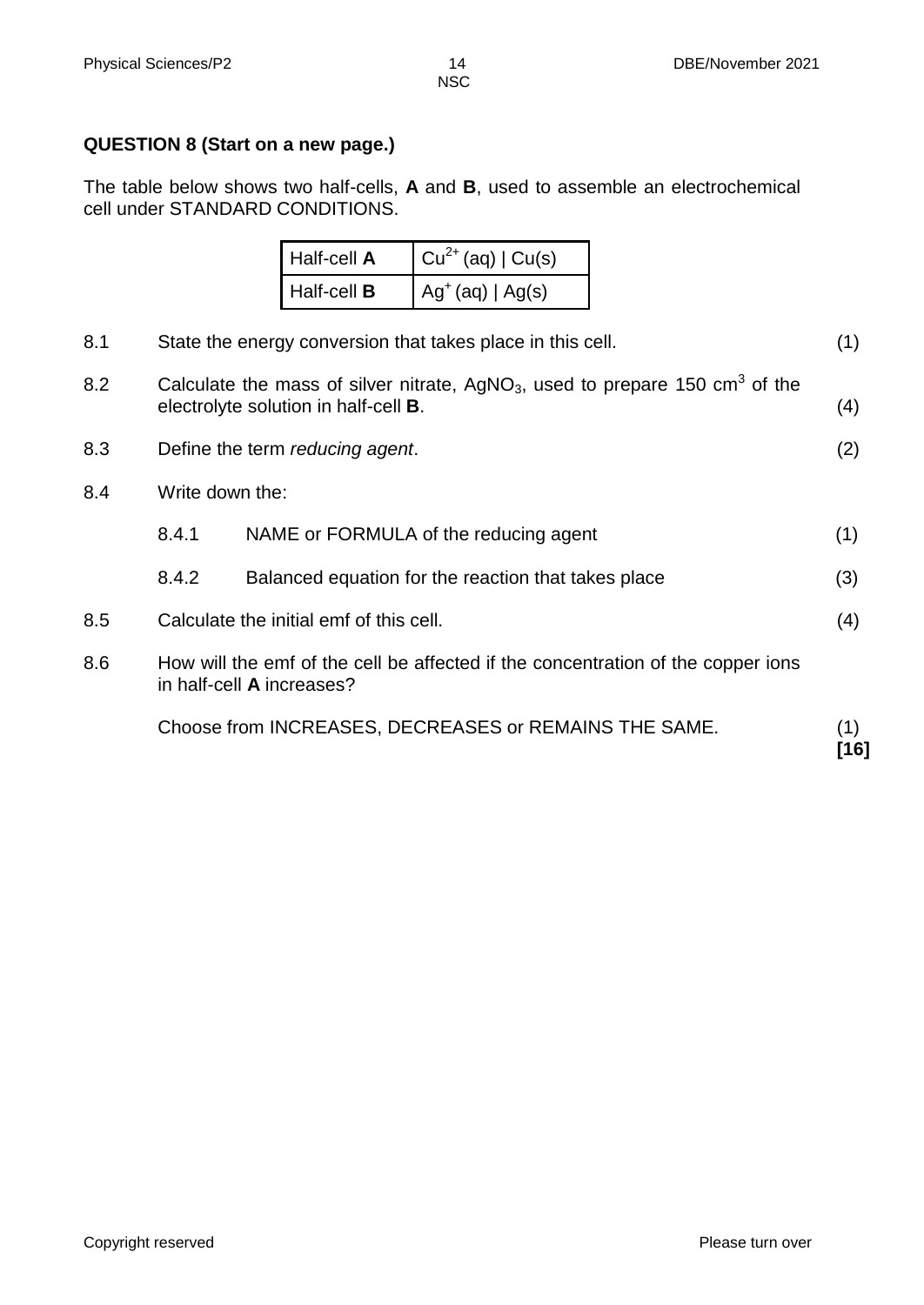## **QUESTION 9 (Start on a new page.)**

The diagram below shows a simplified electrolytic cell used to electroplate a ring.



9.1 Define the term *electrolyte*. (2)

| 9.2 | Is the pure chromium metal the ANODE or the CATHODE of the cell? Give a<br>reason for the answer. | (2) |
|-----|---------------------------------------------------------------------------------------------------|-----|
| 9.3 | Write down the half-reaction that takes place at the ring.                                        | (2) |
| 9.4 | Calculate the total charge transferred when the mass of the pure chromium<br>changes by 2 g.      | (5) |

| ×<br>۰. |  |
|---------|--|
| I       |  |
|         |  |

| <b>TOTAL:</b> | 150 |
|---------------|-----|
|               |     |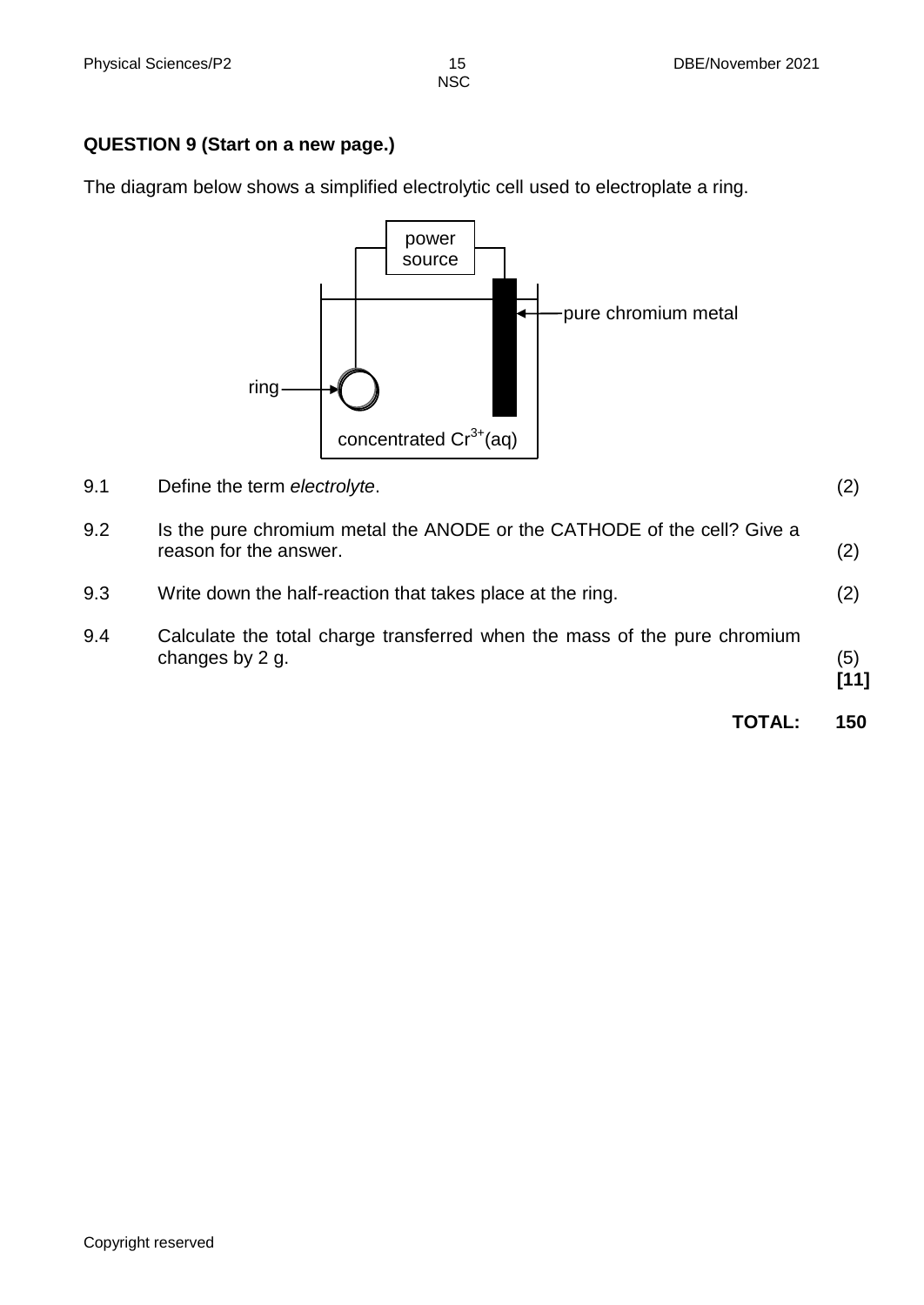#### **DATA FOR PHYSICAL SCIENCES GRADE 12 PAPER 2 (CHEMISTRY)**

## *GEGEWENS VIR FISIESE WETENSKAPPE GRAAD 12 VRAESTEL 2 (CHEMIE)*

## **TABLE 1: PHYSICAL CONSTANTS/***TABEL 1: FISIESE KONSTANTES*

| <b>NAME/NAAM</b>                                   | <b>SYMBOL/SIMBOOL</b>                | <b>VALUE/WAARDE</b>                |
|----------------------------------------------------|--------------------------------------|------------------------------------|
| Standard pressure<br>Standaarddruk                 | $p^{\theta}$                         | 1,013 x $10^5$ Pa                  |
| Molar gas volume at STP<br>Molêre gasvolume by STD | $\mathsf{V}_{\mathsf{m}}$            | 22,4 $dm^3$ ·mol <sup>-1</sup>     |
| Standard temperature<br>Standaardtemperatuur       | $\mathsf{T}^{\hspace{0.01in}\theta}$ | 273K                               |
| Charge on electron<br>Lading op elektron           | e                                    | $-1,6 \times 10^{-19}$ C           |
| Avogadro's constant<br>Avogadro-konstante          | $N_A$                                | 6,02 x $10^{23}$ mol <sup>-1</sup> |

## **TABLE 2: FORMULAE/***TABEL 2: FORMULES*

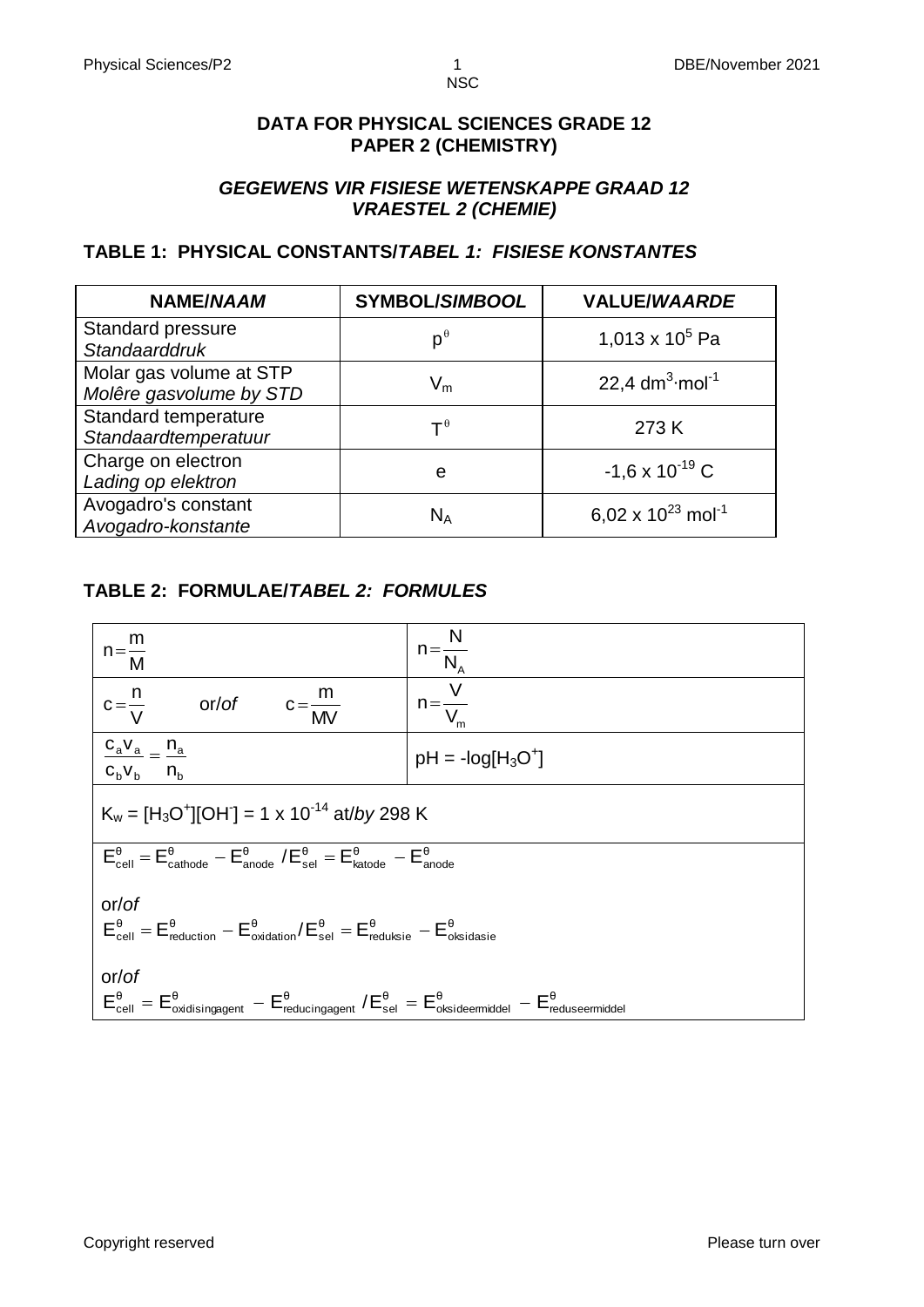Physical Sciences/P2 2 DBE/November 2021

| i      |  |
|--------|--|
| I<br>٠ |  |

#### NSC **TABLE 3: THE PERIODIC TABLE OF ELEMENTS** *TABEL 3: DIE PERIODIEKE TABEL VAN ELEMENTE*

|                         | 1<br>(1)       |                  | $\overline{2}$<br>(II) |            | 3         |               | 4         | 5                             | 6             |               | 7                           | 8                                   | 9              | 10             | 11                     | 12                  | 13<br>(III)                        | 14<br>(IV)          | 15<br>(V)                     | 16<br>(VI)           | 17<br>(VII)                 | 18<br>(VIII)            |
|-------------------------|----------------|------------------|------------------------|------------|-----------|---------------|-----------|-------------------------------|---------------|---------------|-----------------------------|-------------------------------------|----------------|----------------|------------------------|---------------------|------------------------------------|---------------------|-------------------------------|----------------------|-----------------------------|-------------------------|
|                         |                |                  |                        |            |           |               |           |                               |               |               |                             | <b>Atomic number</b>                |                |                |                        |                     |                                    |                     |                               |                      |                             |                         |
| $\overline{2}$          | 1<br>H<br>1    |                  |                        |            |           |               |           | <b>KEY/SLEUTEL</b>            |               |               |                             | <b>Atoomgetal</b>                   |                |                |                        |                     |                                    |                     |                               |                      |                             | $\mathbf{2}$<br>He<br>4 |
|                         | $\mathbf{3}$   |                  | 4                      |            |           |               |           | Electronegativity             |               |               |                             | 29                                  |                | <b>Symbol</b>  |                        |                     | 5                                  | 6                   |                               | 8                    | 9                           | 10                      |
| $\overline{1,0}$        | Li             | $\overline{1,5}$ | <b>Be</b>              |            |           |               |           | Elektronegatiwiteit           |               |               |                             | Cu<br>Ö۳                            |                | <b>Simbool</b> |                        |                     | $\overline{2,0}$<br>B              | 2,5<br>$\mathbf C$  | 3,0<br>N                      | 3,5<br>$\mathbf O$   | $\overline{a}$<br>F         | <b>Ne</b>               |
|                         |                |                  |                        |            |           |               |           |                               |               |               |                             | 63,5                                |                |                |                        |                     |                                    |                     |                               |                      |                             |                         |
|                         | $\overline{7}$ |                  | 9                      |            |           |               |           |                               |               |               |                             |                                     |                |                |                        |                     | 11                                 | 12                  | 14                            | 16                   | 19                          | 20                      |
|                         | 11             |                  | $\overline{12}$        |            |           |               |           |                               |               |               |                             |                                     |                |                |                        |                     | 13                                 | 14                  | 15                            | 16                   | 17                          | 18                      |
| ြို့                    | <b>Na</b>      | $\overline{1,2}$ | Mg                     |            |           |               |           |                               |               |               |                             | Approximate relative atomic mass    |                |                |                        |                     | $-1,5$<br>$A$ e                    | $\ddot{a}$<br>Si    | P<br>21<br>2                  | 2,5<br>S             | 3,0<br>C <sub>l</sub>       | Ar                      |
|                         | 23             |                  | 24                     |            |           |               |           |                               |               |               |                             | Benaderde relatiewe atoommassa      |                |                |                        |                     | 27                                 | 28                  | 31                            | 32                   | 35,5                        | 40                      |
|                         | 19             |                  | 20                     |            | 21        |               | 22        | 23                            |               | 24            | 25                          | 26                                  | 27             | 28             | 29                     | 30                  | 31                                 | 32                  | 33                            | 34                   | 35                          | 36                      |
| $\overline{\mathbf{0}}$ | Κ              | $\overline{1}$   | Ca                     | <u>ე</u>   | <b>Sc</b> | 1,5           | Τi        | $\frac{6}{1}$<br>$\mathsf{V}$ | $\frac{6}{1}$ | $\mathsf{Cr}$ | $\frac{16}{5}$ Mn           | $\frac{8}{1}$<br>Fe                 | 1,8<br>Co      | 1,8<br>Ni      | $\ddot{ }$<br>Cu       | $\frac{6}{1}$<br>Zn | 1,6<br>Ga                          | $\frac{8}{1}$<br>Ge | 2,0<br>As                     | 2,4<br><b>Se</b>     | $\overline{a}$<br><b>Br</b> | Kr                      |
|                         | 39             |                  | 40                     |            | 45        |               | 48        | 51                            |               | 52            | 55                          | 56                                  | 59             | 59             | 63,5                   | 65                  | 70                                 | 73                  | 75                            | 79                   | 80                          | 84                      |
|                         | 37             |                  | 38                     |            | 39        |               | 40        | 41                            |               | 42            | 43                          | 44                                  | 45             | 46             | 47                     | 48                  | 49                                 | 50                  | 51                            | 52                   | 53                          | 54                      |
|                         |                | $\ddot{ }$       |                        |            | Y         |               |           |                               |               |               |                             |                                     |                |                |                        |                     |                                    |                     |                               |                      |                             |                         |
| $\overline{0,8}$        | <b>Rb</b>      |                  | <b>Sr</b>              | $\ddot{a}$ |           | नें<br>न      | Zr        | <b>Nb</b>                     | $\frac{8}{1}$ | Mo            | 6 <sup>1</sup><br><b>Tc</b> | $Ru \vert^{\alpha}_{\alpha}$<br>2,2 | Rh             | 2,2<br>Pd      | $\overline{1,0}$<br>Ag | C <sub>d</sub>      | $\mathbf{1}^{\prime}$<br><u>In</u> | 1,8<br>Sn           | $\ddot{6}$<br><b>Sb</b>       | 2,1<br>Te            |                             | Xe                      |
|                         | 86             |                  | 88                     |            | 89        |               | 91        | 92                            |               | 96            |                             | 101                                 | 103            | 106            | 108                    | 112                 | 115                                | 119                 | 122                           | 128                  | 127                         | 131                     |
|                         | 55             |                  | 56                     |            | 57        |               | 72        | 73                            |               | 74            | 75                          | 76                                  | 77             | 78             | 79                     | 80                  | 81                                 | 82                  | 83                            | 84                   | 85                          | 86                      |
| $\overline{0}$          | $\mathsf{Cs}$  | $\overline{0,0}$ | Ba                     |            | La        | <u>ي</u><br>= | <b>Hf</b> | Ta                            |               | W             | <b>Re</b>                   | Os                                  | <b>Ir</b>      | Pt             | Au                     | Hg                  | 1,8<br><b>Te</b>                   | $\frac{8}{1}$<br>Pb | $\ddot{ }$ , $\ddot{ }$<br>Bi | $\overline{a}$<br>Po | $\overline{2,5}$<br>At      | Rn                      |
|                         | 133            |                  | 137                    |            | 139       |               | 179       | 181                           |               | 184           | 186                         | 190                                 | 192            | 195            | 197                    | 201                 | 204                                | 207                 | 209                           |                      |                             |                         |
|                         | 87             |                  | 88                     |            | 89        |               |           |                               |               |               |                             |                                     |                |                |                        |                     |                                    |                     |                               |                      |                             |                         |
| $\overline{0}$          | Fr             | $\overline{0,0}$ | Ra                     |            | <b>Ac</b> |               |           |                               |               |               |                             |                                     |                |                |                        |                     |                                    |                     |                               |                      |                             |                         |
|                         |                |                  | 226                    |            |           |               |           | 58                            | 59            |               | 60                          | 61                                  | 62             | 63             | 64                     | 65                  | 66                                 | 67                  | 68                            | 69                   | 70                          | 71                      |
|                         |                |                  |                        |            |           |               |           | Ce                            | Pr            |               | <b>Nd</b>                   | Pm                                  | S <sub>m</sub> | Eu             | Gd                     | Tb                  | <b>Dy</b>                          | Ho                  | Er                            | Tm                   | Yb                          | Lu                      |
|                         |                |                  |                        |            |           |               |           | 140                           | 141           |               | 144                         |                                     | 150            | 152            | 157                    | 159                 | 163                                | 165                 | 167                           | 169                  | 173                         | 175                     |
|                         |                |                  |                        |            |           |               |           | 90                            | 91            |               | 92                          | 93                                  | 94             | 95             | 96                     | 97                  | 98                                 | 99                  | 100                           | 101                  | 102                         | 103                     |
|                         |                |                  |                        |            |           |               |           | Th                            | Pa            |               | U                           | <b>Np</b>                           | Pu             | Am             | $\mathsf{Cm}$          | <b>Bk</b>           | Cf                                 | Es                  | Fm                            | Md                   | <b>No</b>                   | Lr                      |
|                         |                |                  |                        |            |           |               |           | 232                           |               |               | 238                         |                                     |                |                |                        |                     |                                    |                     |                               |                      |                             |                         |
|                         |                |                  |                        |            |           |               |           |                               |               |               |                             |                                     |                |                |                        |                     |                                    |                     |                               |                      |                             |                         |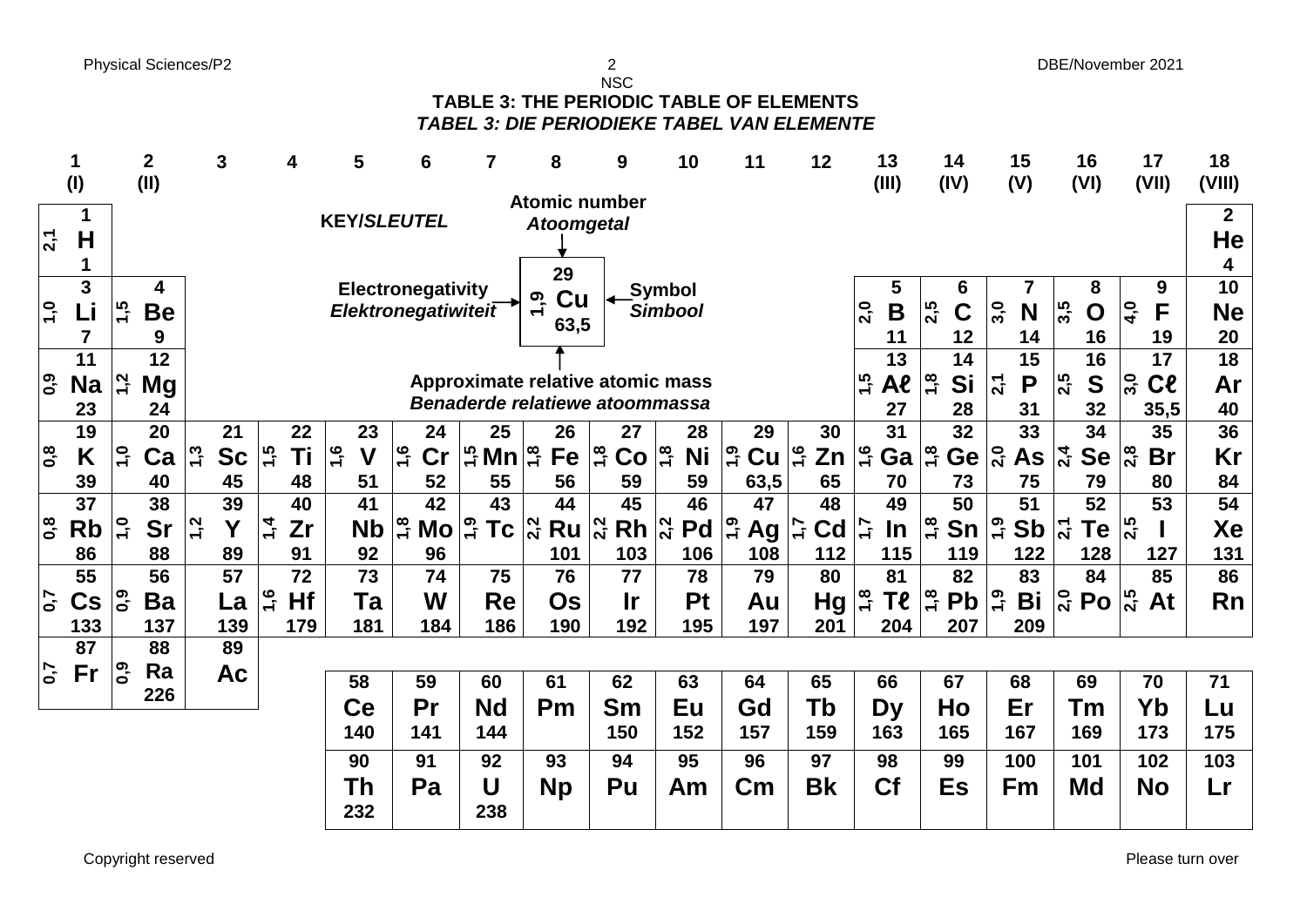**Increasing strength of reducing agents/***Toenemende sterkte van reduseermiddels*

Increasing strength of reducing agents/Toenemende sterkte van reduseermiddels

**Increasing strength of oxidising agents/***Toenemende sterkte van oksideermiddels*

Increasing strength of oxidising agents/Toenemende sterkte van oksideermiddels

| ABEL 4A: STANDAARD-REDUKSIEPOTENSIAL`<br><b>Half-reactions/Halfreaksies</b> |               |                    |                                    |
|-----------------------------------------------------------------------------|---------------|--------------------|------------------------------------|
|                                                                             |               |                    | $\mathsf{E}^{\boldsymbol{\theta}}$ |
| $F_2(g) + 2e^-$                                                             | $\Rightarrow$ | $2F^-$             | $+2,87$                            |
| $Co^{3+} + e^{-}$                                                           | $\Rightarrow$ | $Co2+$             | $+1,81$                            |
| $H_2O_2 + 2H^+ + 2e^-$                                                      | $\Rightarrow$ | 2H <sub>2</sub> O  | $+1,77$                            |
| $MnO_4^- + 8H^+ + 5e^-$                                                     | $\Rightarrow$ | $Mn^{2+} + 4H_2O$  | $+1,51$                            |
| $C\ell_2(g) + 2e^-$                                                         | $\Rightarrow$ | $2Cf^-$            | $+1,36$                            |
| $Cr_2O_7^{2-}$ + 14H <sup>+</sup> + 6e <sup>-</sup>                         | $\Rightarrow$ | $2Cr^{3+} + 7H_2O$ | $+1,33$                            |
| $O_2(g) + 4H^+ + 4e^-$                                                      | $\Rightarrow$ | 2H <sub>2</sub> O  | $+1,23$                            |
| $MnO2 + 4H+ + 2e-$                                                          | $\Rightarrow$ | $Mn^{2+} + 2H_2O$  | $+1,23$                            |
| $Pt^{2+} + 2e^{-}$                                                          | $\Rightarrow$ | Pt                 | $+1,20$                            |
| $Br_2(\ell) + 2e^-$                                                         | $\Rightarrow$ | $2Br^-$            | $+1,07$                            |
| $NO_3^- + 4H^+ + 3e^-$                                                      | $\Rightarrow$ | $NO(g) + 2H_2O$    | $+0,96$                            |
| $Hg^{2+}$ + 2e <sup>-</sup>                                                 | $\Rightarrow$ | $Hg(\ell)$         | $+0,85$                            |
| $Ag^+ + e^-$                                                                | $\Rightarrow$ | Ag                 | $+0,80$                            |
| $NO_3^- + 2H^+ + e^-$                                                       | $\Rightarrow$ | $NO2(g) + H2O$     | $+0,80$                            |
| $Fe^{3+} + e^{-}$                                                           | $\Rightarrow$ | $Fe2+$             | $+0,77$                            |
| $O_2(q) + 2H^+ + 2e^-$                                                      | $\Rightarrow$ | $H_2O_2$           | $+0,68$                            |
| $I_2 + 2e^-$                                                                | $\Rightarrow$ | $21^{-}$           | $+0,54$                            |
| $Cu+ + e-$                                                                  | $\Rightarrow$ | Cu                 | $+0,52$                            |
| $SO_2 + 4H^+ + 4e^-$                                                        | $\Rightarrow$ | $S + 2H2O$         | $+0,45$                            |
| $2H_2O + O_2 + 4e^-$                                                        | $\Rightarrow$ | $4OH-$             | $+0,40$                            |
| $Cu^{2+} + 2e^{-}$                                                          | $\Rightarrow$ | Cu                 | $+0,34$                            |
| $SO_4^{2-}$ + 4H <sup>+</sup> + 2e <sup>-</sup>                             | $\Rightarrow$ | $SO2(g) + 2H2O$    | $+0,17$                            |
| $Cu^{2+} + e^{-}$                                                           | $\Rightarrow$ | $Cu+$              | $+0,16$                            |
| $Sn^{4+} + 2e^{-}$                                                          | $\Rightarrow$ | $Sn^{2+}$          | $+0,15$                            |
| $S + 2H^{+} + 2e^{-}$                                                       | $\Rightarrow$ | $H_2S(g)$          | $+0,14$                            |
| $2H^{+}$ + 2e <sup>-</sup>                                                  | $\Rightarrow$ | $H_2(g)$           | 0,00                               |
| $Fe^{3+} + 3e^{-}$                                                          | $\Rightarrow$ | Fe                 | $-0,06$                            |
| $Pb^{2+} + 2e^{-}$                                                          | $\Rightarrow$ | Pb                 | $-0,13$                            |
| $\text{Sn}^{2+}$ + 2e                                                       | $\Rightarrow$ | Sn                 | $-0,14$                            |
| $Ni2+ + 2e-$                                                                | $\Rightarrow$ | Ni                 | $-0,27$                            |
| $Co^{2+} + 2e^{-}$                                                          | $\Rightarrow$ | Co                 | $-0,28$                            |
| $Cd^{2+} + 2e^{-}$                                                          | $\Rightarrow$ | Cd                 | $-0,40$                            |
| $Cr^{3+} + e^{-}$                                                           | $\Rightarrow$ | $Cr^{2+}$          | $-0,41$                            |
| $Fe^{2+} + 2e^{-}$                                                          | $\Rightarrow$ | Fe                 | $-0,44$                            |
| $Cr^{3+} + 3e^{-}$                                                          | $\Rightarrow$ | Cr                 | $-0,74$                            |
| $Zn^{2+} + 2e^{-}$                                                          | $\Rightarrow$ | Zn                 | $-0,76$                            |
| $2H_2O + 2e^-$                                                              | $\Rightarrow$ | $H_2(g) + 2OH^-$   | $-0,83$                            |
| $Cr^{2+} + 2e^{-}$                                                          | $\Rightarrow$ | Cr                 | $-0,91$                            |
| $Mn^{2+} + 2e^{-}$                                                          | $\Rightarrow$ | Mn                 | $-1,18$                            |
| $Al^{3+} + 3e^{-}$                                                          | $\Rightarrow$ | Al                 | $-1,66$                            |
| $Mg^{2+} + 2e^{-}$                                                          | $\Rightarrow$ | Mg                 | $-2,36$                            |
| $Na+ + e-$                                                                  | $\Rightarrow$ | Na                 | $-2,71$                            |
| $Ca^{2+} + 2e^{-}$<br>$Sr^{2+} + 2e^{-}$                                    | $\Rightarrow$ | Ca                 | $-2,87$                            |
| $Ba^{2+} + 2e^{-}$                                                          | $\Rightarrow$ | Sr                 | $-2,89$                            |
| $Cs^+ + e^-$                                                                | $\Rightarrow$ | Ba                 | $-2,90$                            |
| $K^+ + e^-$                                                                 | $\Rightarrow$ | Cs<br>Κ            | $-2,92$                            |
|                                                                             | $\Rightarrow$ |                    | $-2,93$                            |

 $Li<sup>+</sup> + e<sup>-</sup>$ 

 $\Rightarrow$  Li  $-3,05$ 

#### NSC **TABLE 4A: STANDARD REDUCTION POTENTIALS** *TABEL 4A: STANDAARD-REDUKSIEPOTENSIALE*